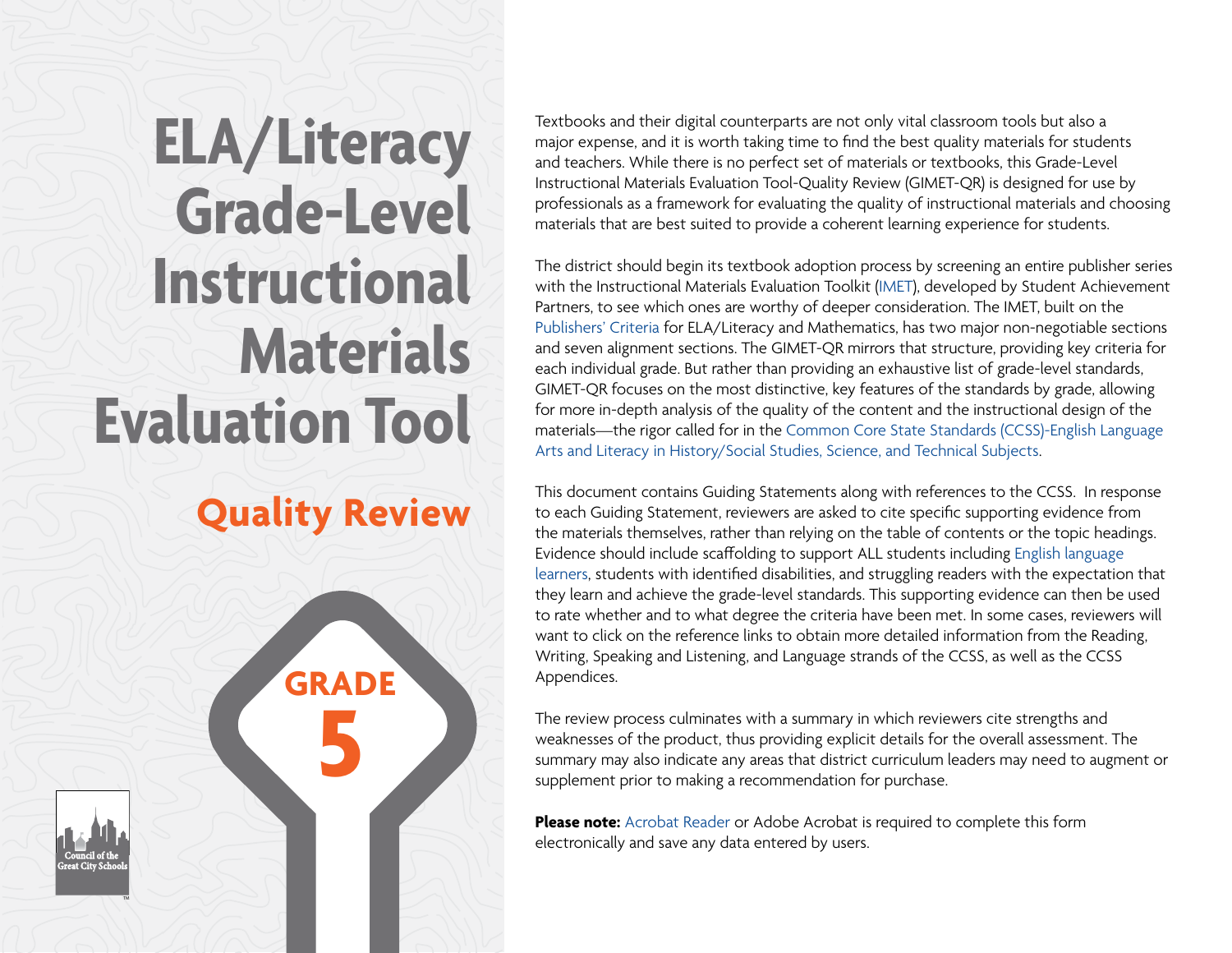#### NON-NEGOTIABLE 1: TEXT COMPLEXITY

*Even though the materials under review have already met the quantitative and qualitative measures of the [IMET f](http://achievethecore.org/page/783/instructional-materials-evaluation-tool-imet)or grade-band analysis, the guiding statements provided in this section will examine text complexity in order to differentiate quality and richness among the texts your district is considering for adoption. To address the grade five standards, the submitted materials need to create the conditions for rich and robust discussion and writing for ALL students (struggling readers, students with identified academic disabilities, [English language learners](http://www.cgcs.org/cms/lib/DC00001581/Centricity/Domain/4/Framework%20for%20Raising%20Expectations.pdf), students who are performing at grade level, and advanced students).*

| <b>GUIDING STATEMENTS</b>                                                                                                                                                                                                                                    | SPECIFIC EVIDENCE FROM THE TEXT/MATERIALS | <b>EVIDENCE</b><br><b>RATING</b>                                                                         |
|--------------------------------------------------------------------------------------------------------------------------------------------------------------------------------------------------------------------------------------------------------------|-------------------------------------------|----------------------------------------------------------------------------------------------------------|
| <b>Literature and Informational Text</b><br>NNIa. The texts present rich and embedded relationships<br>between and among characters, ideas, and concepts that<br>are conveyed through masterful style and structure. (See<br>exemplars in CCSS, Appendix B.) |                                           | $\Box$ 4) extensive<br>$\Box$ 3) sufficient<br>$\Box$ 2) some<br>$\Box$ 1) weak<br>$\Box$ Rating Pending |
| NNIb. The materials consistently include short, challenging, and<br>complete texts that contain rich content, ideas, and academic<br>language worthy of close reading. (See exemplars in CCSS,<br>Appendix B.)                                               |                                           | $\Box$ 4) extensive<br>$\Box$ 3) sufficient<br>$\Box$ 2) some<br>$\Box$ 1) weak<br>$\Box$ Rating Pending |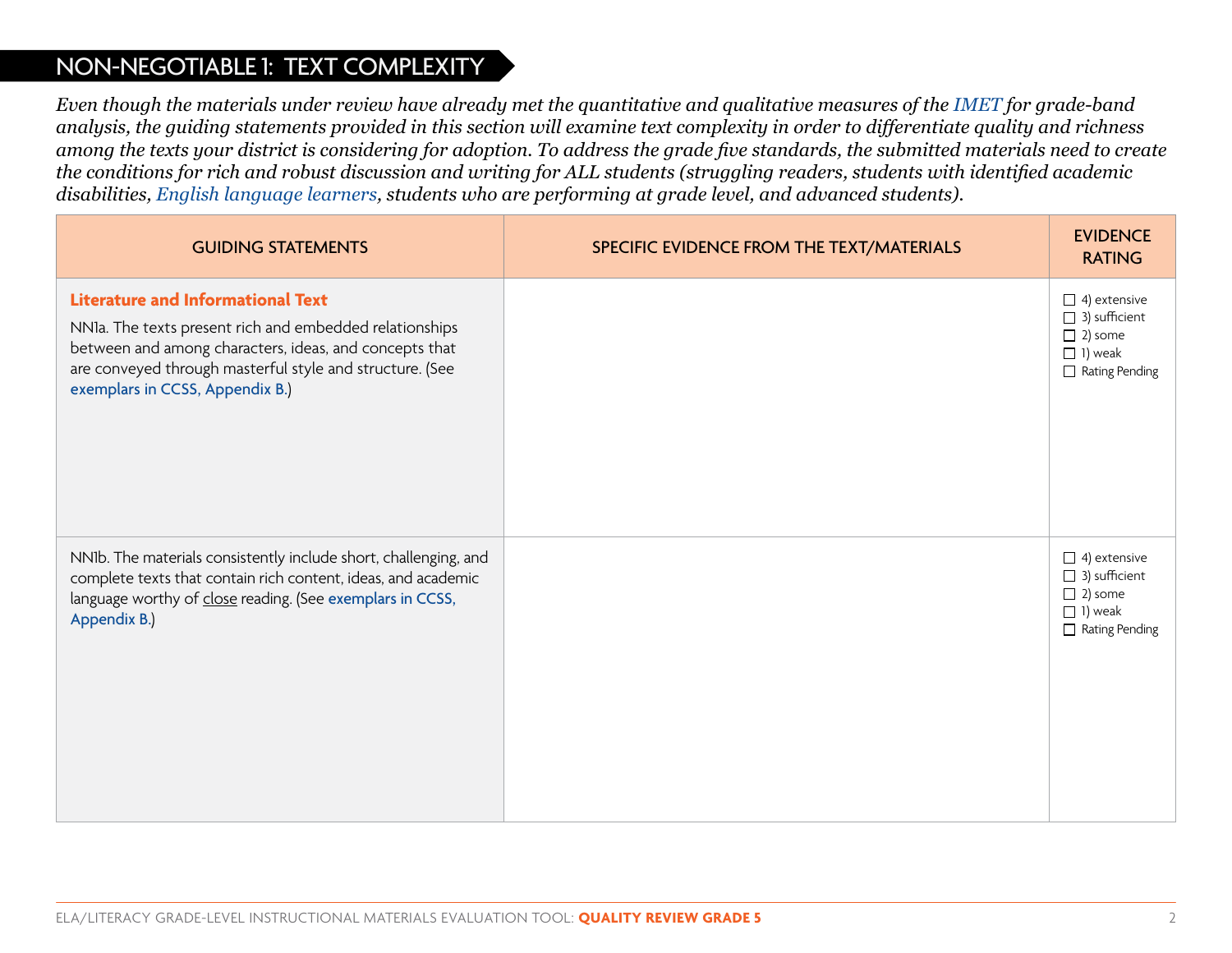| NNIc. The materials consistently provide opportunities to read<br>both literary and informational texts at the high end of the<br>grades three through five text complexity band. | $\Box$ 4) extensive<br>$\Box$ 3) sufficient<br>$\Box$ 2) some<br>$\Box$ 1) weak<br>$\Box$ Rating Pending |
|-----------------------------------------------------------------------------------------------------------------------------------------------------------------------------------|----------------------------------------------------------------------------------------------------------|
| NNId. Materials provide strategies for grade-level vocabulary<br>acquisition.                                                                                                     | $\Box$ 4) extensive<br>$\Box$ 3) sufficient<br>$\Box$ 2) some<br>$\Box$ 1) weak<br>$\Box$ Rating Pending |
| <b>OVERALL RATING:</b> $\Box$ 4) extensive evidence $\Box$ 3) sufficient evidence $\Box$ 2) some evidence $\Box$ 1) weak evidence                                                 |                                                                                                          |
| SUMMARY STATEMENT (Explain why the materials received this overall rating):                                                                                                       |                                                                                                          |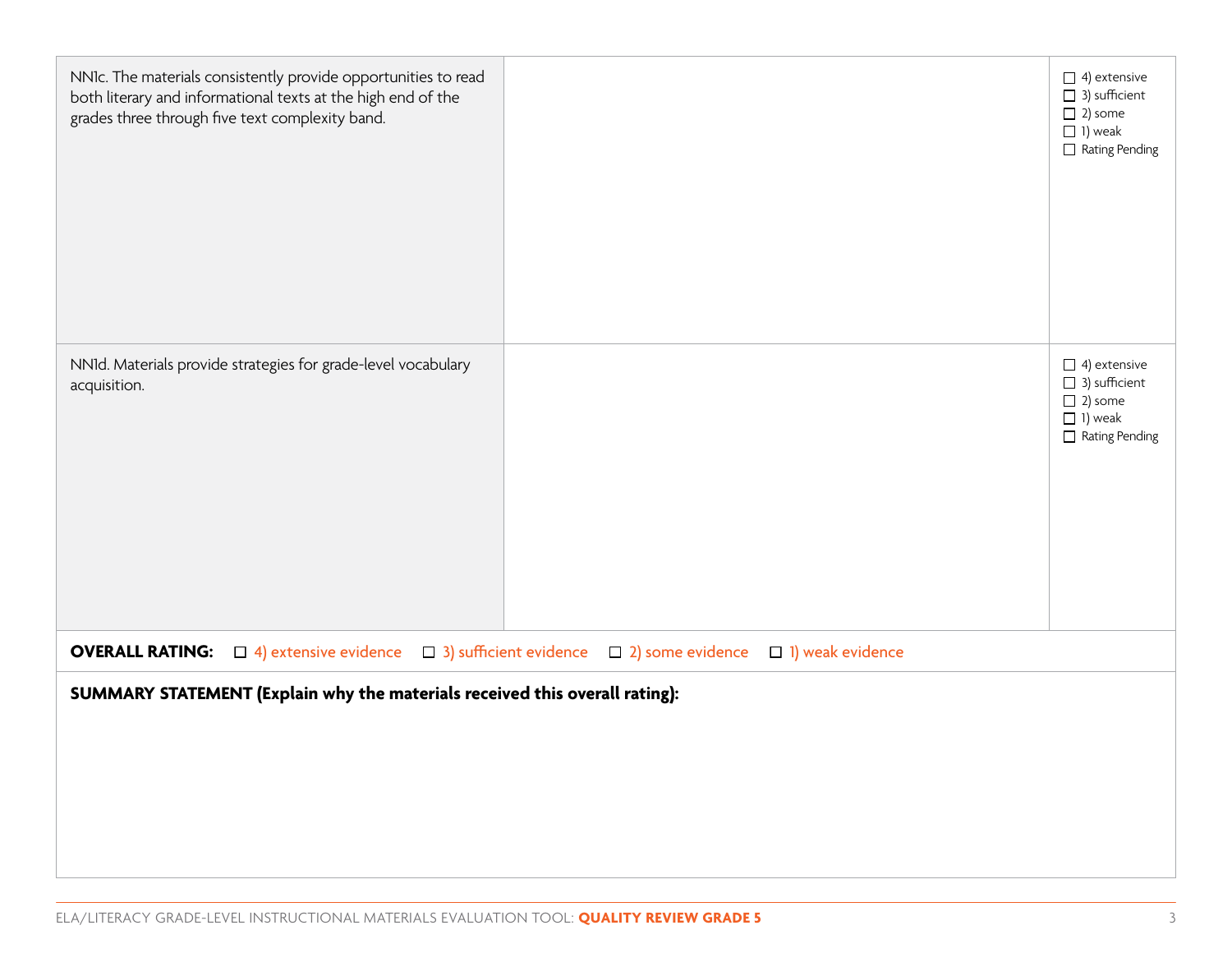#### NON-NEGOTIABLE 2: QUESTIONS AND TASKS

*At least 80% of all questions in the submission are high-quality text-dependent and text-specific questions. The overwhelming majority of these questions reference specific text and draw student attention to the text they are reading. This requirement is already met if the district used the [IMET](http://achievethecore.org/page/783/instructional-materials-evaluation-tool-imet) screen. Text-dependent questions that address the grade five standards will be described in greater depth in Alignment Criterion II.*

#### ALIGNMENT CRITERION I: RANGE AND QUALITY OF TEXTS

*Materials must reflect a wide range of text types and genres, as required by the standards. In grade five, and across all other grade levels, there should be ample texts on topics that can support sustained study. Knowledge built at one grade level should be expanded in other grade levels. Topics should take into account individual student academic needs and interests in order to foster independent reading. It is also imperative that the included topics and themes are compelling enough to read multiple times and are aligned to district needs. Pay particular attention to the guidance provided in [Appendix B](http://www.corestandards.org/assets/Appendix_B.pdf) of the Common Core State Standards.*

| <b>GUIDING STATEMENTS</b>                                                                                                                                                                                                                                                                                                                                                                                                                                            | SPECIFIC EVIDENCE FROM THE TEXT/MATERIALS | <b>EVIDENCE</b><br><b>RATING</b>                                                                         |
|----------------------------------------------------------------------------------------------------------------------------------------------------------------------------------------------------------------------------------------------------------------------------------------------------------------------------------------------------------------------------------------------------------------------------------------------------------------------|-------------------------------------------|----------------------------------------------------------------------------------------------------------|
| <b>Literature and Informational Text</b><br>la. The range of materials, both print and digital, allows<br>teachers and students to explore content that coherently and<br>systematically builds knowledge and grade-level vocabulary<br>across subjects, themes, and topics. (See CCSS Appendix B for<br>examples of grade-level knowledge demands.) Text sets also<br>address a wide variety of student interests, and are likely to<br>foster independent reading. |                                           | $\Box$ 4) extensive<br>$\Box$ 3) sufficient<br>$\Box$ 2) some<br>$\Box$ 1) weak<br>$\Box$ Rating Pending |
| 1b. Text sets include a diverse range of high-quality, culturally-<br>responsive, and appropriate topics and themes. Texts from<br>diverse cultures reflect the same high-quality features that<br>are demanded of all texts.                                                                                                                                                                                                                                        |                                           | $\Box$ 4) extensive<br>$\Box$ 3) sufficient<br>$\Box$ 2) some<br>$\Box$ 1) weak<br>$\Box$ Rating Pending |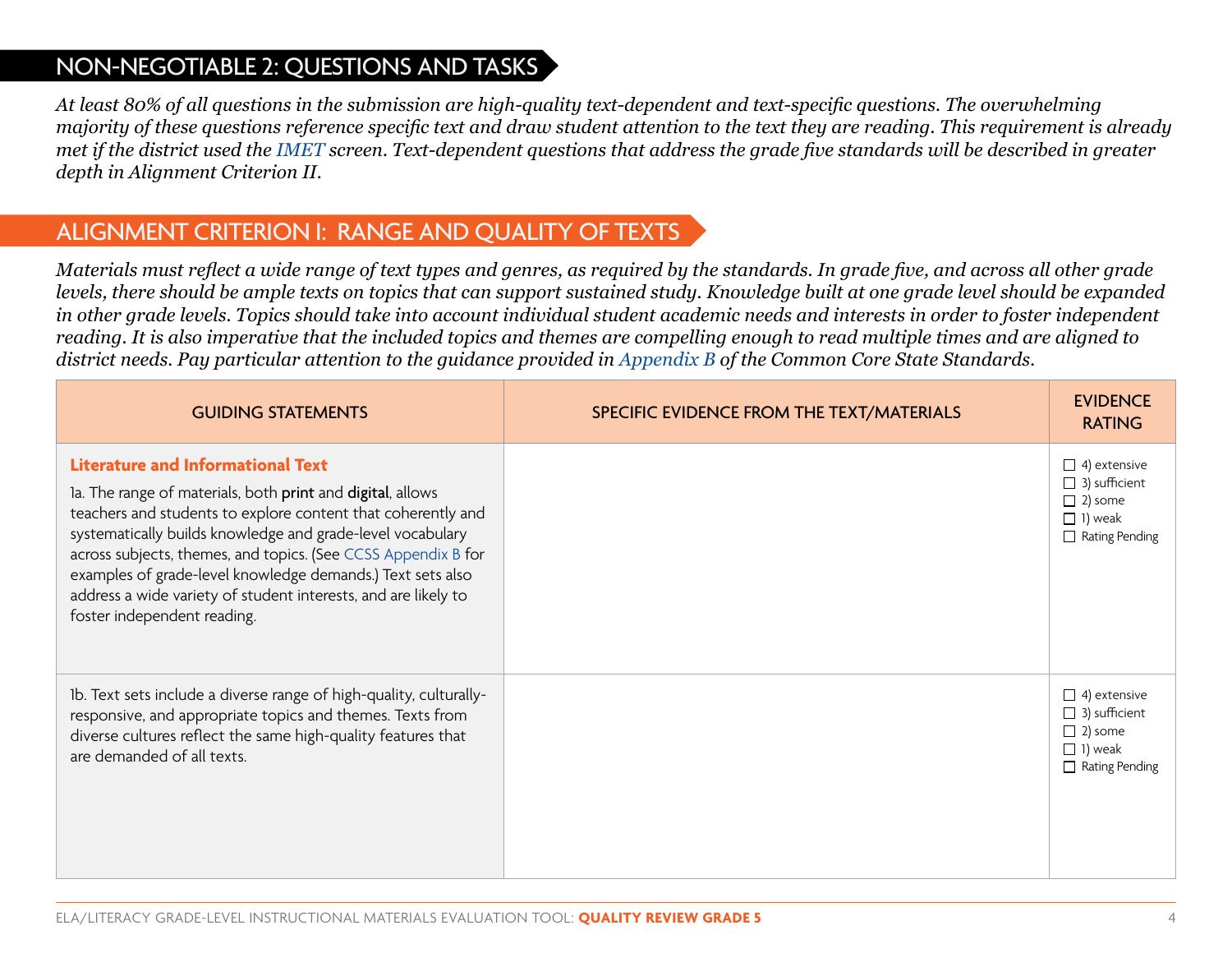| <b>GUIDING STATEMENTS</b>                                                                                                                                                                                                                                                                       | SPECIFIC EVIDENCE FROM THE TEXT/MATERIALS | <b>EVIDENCE</b><br><b>RATING</b>                                                                         |
|-------------------------------------------------------------------------------------------------------------------------------------------------------------------------------------------------------------------------------------------------------------------------------------------------|-------------------------------------------|----------------------------------------------------------------------------------------------------------|
| Ic. Materials include a rich and diverse sampling of literary<br>texts including, but not limited to:<br>• Drama and poetry<br>• Stories from various genres that invite exploration of the<br>treatment of themes and topics                                                                   |                                           | $\Box$ 4) extensive<br>$\Box$ 3) sufficient<br>$\Box$ 2) some<br>$\Box$ 1) weak<br>$\Box$ Rating Pending |
| Id. The range of informational texts include selections that:<br>• Present historical events<br>• Present multiple accounts of the same event or topic<br>• Provide technical information<br>• Present scientific ideas or concepts<br>• Contain relevant visual representations of information |                                           | $\Box$ 4) extensive<br>$\Box$ 3) sufficient<br>$\Box$ 2) some<br>$\Box$ 1) weak<br>$\Box$ Rating Pending |
| le. Student reading materials contain a range of<br>increasingly challenging selections that allow teachers to<br>build students' ability to comprehend complex text and<br>expand vocabulary throughout the school year.                                                                       |                                           | $\Box$ 4) extensive<br>3) sufficient<br>$\Box$ 2) some<br>$\Box$ 1) weak<br>$\Box$ Rating Pending        |
| <b>OVERALL RATING:</b><br>$\Box$ 4) extensive evidence $\Box$ 3) sufficient evidence $\Box$ 2) some evidence                                                                                                                                                                                    | $\Box$ 1) weak evidence                   |                                                                                                          |
| SUMMARY STATEMENT (Explain why the materials received this overall rating):                                                                                                                                                                                                                     |                                           |                                                                                                          |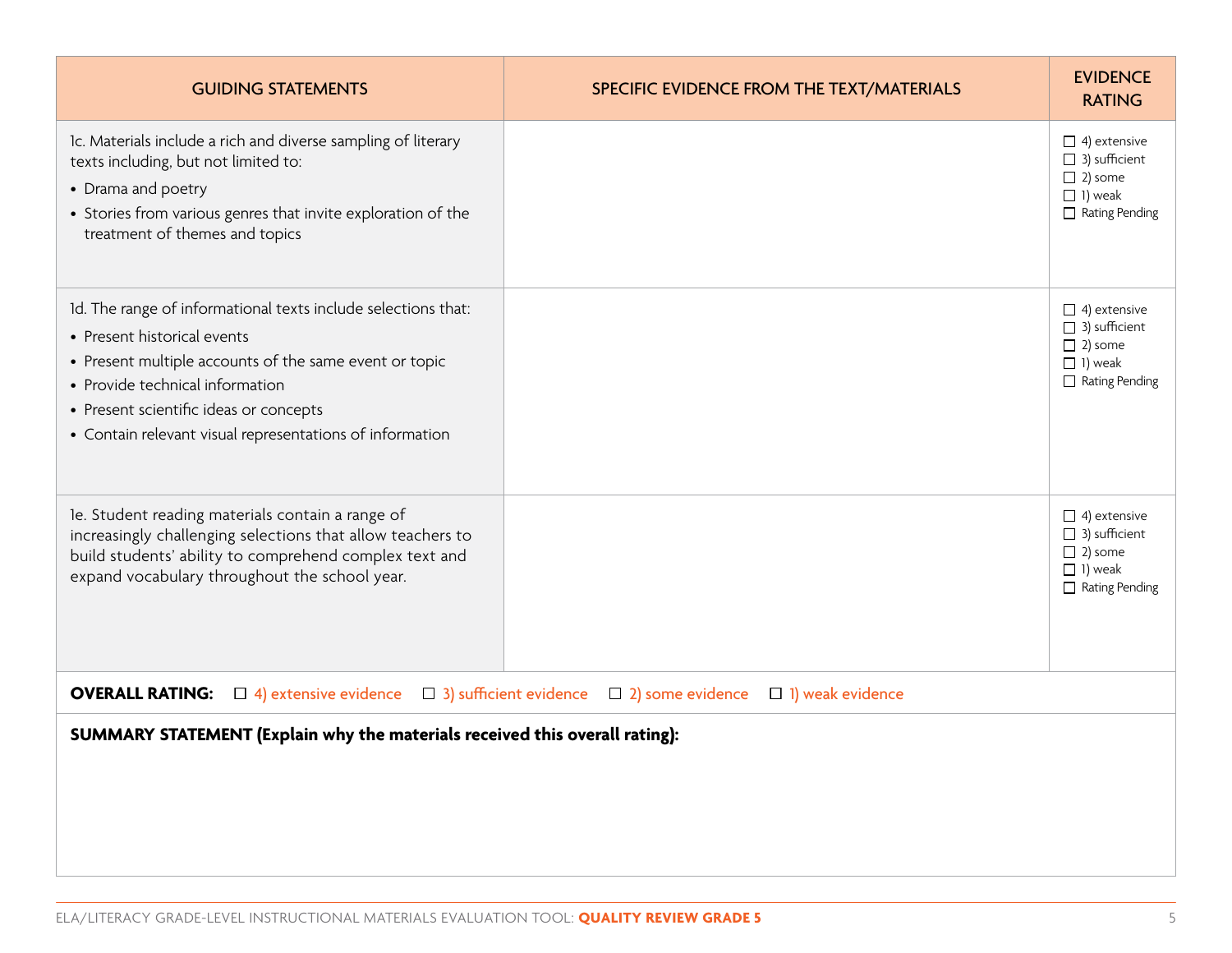#### ALIGNMENT CRITERION II. QUESTIONS AND TASKS SUPPORT STUDENT LEARNING

*Questions posed to students in the materials under review should support student learning in building reading comprehension, in finding and producing the textual evidence to support responses, and in developing grade-level academic language ([IMET](http://achievethecore.org/page/783/instructional-materials-evaluation-tool-imet)) and domain-specific words and phrases. Texts for grade five students must include text-dependent questions that require the use of higher order thinking skills. There should be a range of questions that require students to attend to the author's language as his/her vehicle for conveying meaning, as well as to support specific inferences with explicit details from the text. Most questions should require that the student refer to the text in several places in order to devise an answer—rather than asking only literal, "right there" types of questions—and should also require the student to begin comparing texts, authors, and opinions [\(CCSS](http://www.corestandards.org/ELA-Literacy/)).*

| <b>GUIDING STATEMENTS</b>                                                                                                                       | SPECIFIC EVIDENCE FROM THE TEXT/MATERIALS | <b>EVIDENCE</b><br><b>RATING</b>                                                  |
|-------------------------------------------------------------------------------------------------------------------------------------------------|-------------------------------------------|-----------------------------------------------------------------------------------|
| <b>Literature and Informational Text</b>                                                                                                        |                                           | $\Box$ 4) extensive                                                               |
| 2a. Key Ideas and Details. Questions and tasks require<br>students to explicitly attend to the text, including, but not<br>limited to:          |                                           | $\Box$ 3) sufficient<br>$\Box$ 2) some<br>$\Box$ 1) weak<br>$\Box$ Rating Pending |
| • Quoting from a text when explaining what the text says<br>explicitly and making inferences                                                    |                                           |                                                                                   |
| • Summarizing text                                                                                                                              |                                           |                                                                                   |
| • Determining the theme of a story, drama, or poem from<br>details in the text                                                                  |                                           |                                                                                   |
| • Determining two or more main ideas of a text and how<br>they are supported by key details                                                     |                                           |                                                                                   |
| • Comparing and contrasting two or more characters,<br>settings, or events in a story or drama                                                  |                                           |                                                                                   |
| • Explaining the relationships or interactions between two<br>or more individuals, events, ideas, or concepts covered in<br>informational texts |                                           |                                                                                   |
|                                                                                                                                                 |                                           |                                                                                   |
|                                                                                                                                                 |                                           |                                                                                   |
|                                                                                                                                                 |                                           |                                                                                   |
|                                                                                                                                                 |                                           |                                                                                   |
|                                                                                                                                                 |                                           |                                                                                   |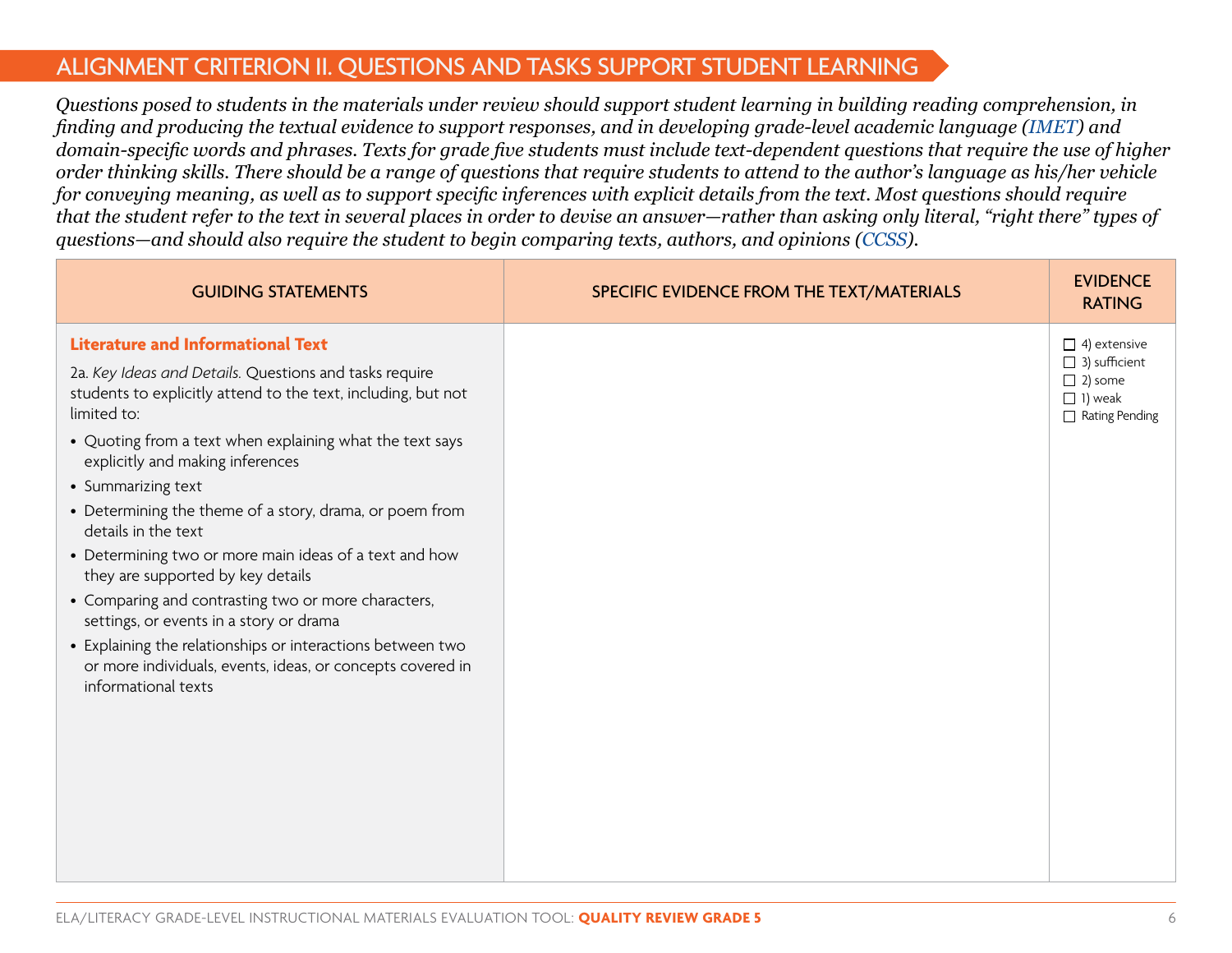| <b>GUIDING STATEMENTS</b>                                                                                                                                                                                                                                                                                                                                                                                                                                                                                                                                                                                                                                                                                                          | SPECIFIC EVIDENCE FROM THE TEXT/MATERIALS | <b>EVIDENCE</b><br><b>RATING</b>                                                                         |
|------------------------------------------------------------------------------------------------------------------------------------------------------------------------------------------------------------------------------------------------------------------------------------------------------------------------------------------------------------------------------------------------------------------------------------------------------------------------------------------------------------------------------------------------------------------------------------------------------------------------------------------------------------------------------------------------------------------------------------|-------------------------------------------|----------------------------------------------------------------------------------------------------------|
| 2b. Craft and Structure. Questions and tasks require students<br>to explicitly attend to the text, including, but not limited to:<br>• Determining the meaning of words and phrases as used in<br>the text, including general academic and domain-specific<br>words as well as figurative language<br>• Explaining how a series of chapters, scenes, or stanzas fit to-<br>gether to form the overall structure of a story, drama, or poem<br>• Comparing and contrasting the overall structure of two or<br>more informational texts<br>• Analyzing multiple accounts of the same event or topic, noting<br>similarities and differences in point of view and describing how<br>point of view influences how events are described |                                           | $\Box$ 4) extensive<br>$\Box$ 3) sufficient<br>$\Box$ 2) some<br>$\Box$ 1) weak<br>$\Box$ Rating Pending |
| 2c. Integration of Knowledge and Ideas. Questions and tasks<br>require students to explicitly attend to the text, including,<br>but not limited to:<br>• Drawing information from multiple print or digital sources<br>• Analyzing how visual and multimedia elements contribute<br>to the meaning, tone, or beauty of a text<br>• Comparing and contrasting the treatment of similar<br>themes, topics, and patterns of events<br>• Comparing and contrasting stories in the same genre on<br>their approaches to similar themes and topics<br>• Explaining how an author uses reasons and evidence to<br>support points<br>• Integrating information from several texts on the same topic                                        |                                           | $\Box$ 4) extensive<br>$\Box$ 3) sufficient<br>$\Box$ 2) some<br>$\Box$ 1) weak<br>$\Box$ Rating Pending |
| <b>OVERALL RATING:</b> $\Box$ 4) extensive evidence $\Box$ 3) sufficient evidence $\Box$ 2) some evidence                                                                                                                                                                                                                                                                                                                                                                                                                                                                                                                                                                                                                          | $\Box$ 1) weak evidence                   |                                                                                                          |
| SUMMARY STATEMENT (Explain why the materials received this overall rating):                                                                                                                                                                                                                                                                                                                                                                                                                                                                                                                                                                                                                                                        |                                           |                                                                                                          |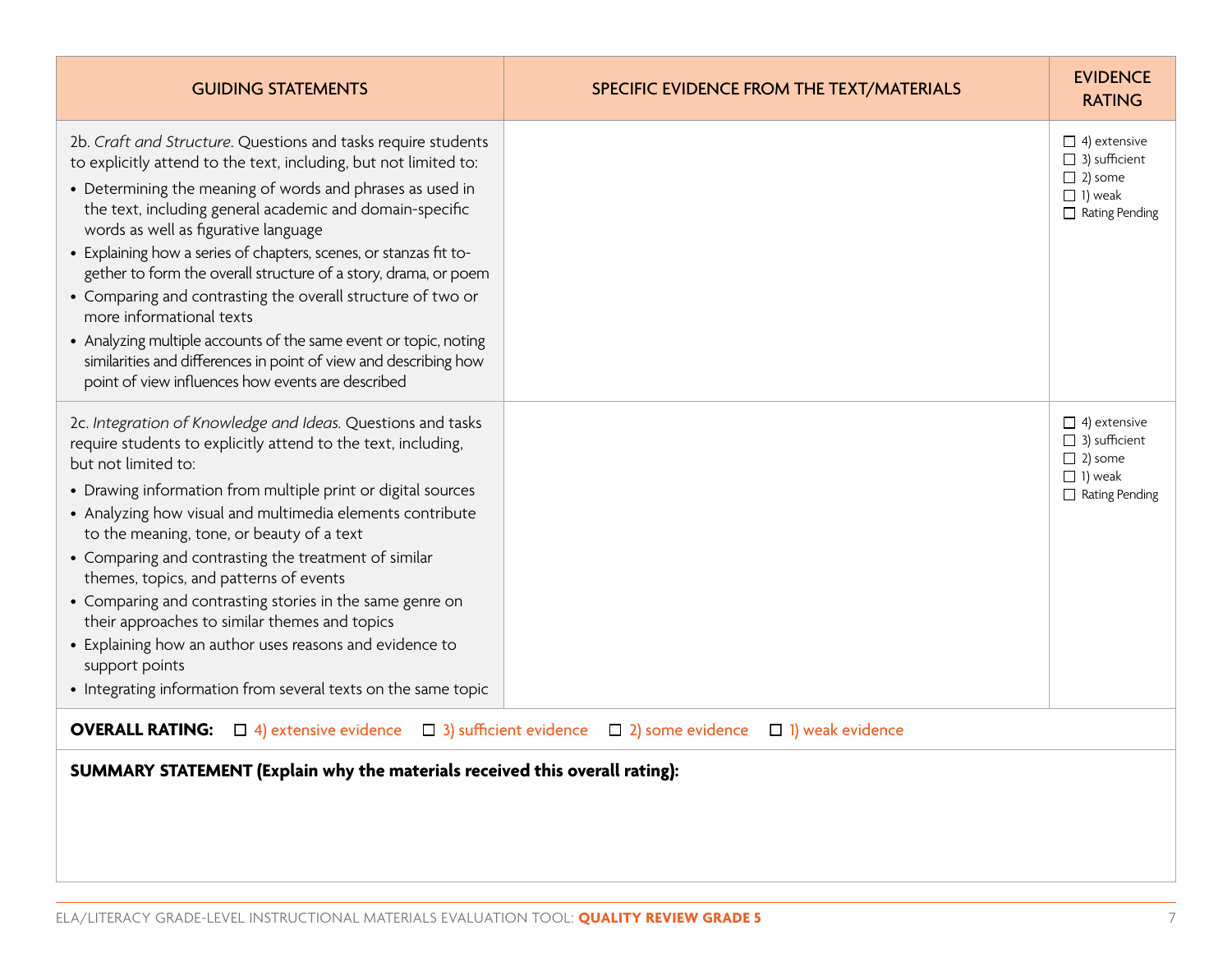#### ALIGNMENT CRITERION III. WRITING TO SOURCES AND RESEARCH

*The writing standards for each grade level highlight distinctive expectations about student writing. For details on grade-level writing expectations and writing exemplars for grade five, see the [Common Core State Standards for English Language Arts and Literacy.](http://www.corestandards.org/ELA-Literacy/) The metrics below show key characteristics to look for in your review of materials.*

| <b>GUIDING STATEMENTS</b>                                                                                                                                                                                                                                                                                                                                                                                                                                                                                        | SPECIFIC EVIDENCE FROM THE TEXT/MATERIALS | <b>EVIDENCE</b><br><b>RATING</b>                                                                         |
|------------------------------------------------------------------------------------------------------------------------------------------------------------------------------------------------------------------------------------------------------------------------------------------------------------------------------------------------------------------------------------------------------------------------------------------------------------------------------------------------------------------|-------------------------------------------|----------------------------------------------------------------------------------------------------------|
| 3a. Writing assignments are explicitly connected to what<br>students are reading, and routinely include writing over<br>shorter time frames (a single sitting or a day or two) and<br>extended time frames (for research, reflection, and revision)<br>for a range of discipline-specific tasks, purposes, and<br>audiences.                                                                                                                                                                                     |                                           | $\Box$ 4) extensive<br>$\Box$ 3) sufficient<br>$\Box$ 2) some<br>$\Box$ 1) weak<br>Rating Pending        |
| 3b. Text-dependent questions generally create the foundation<br>for students to address culminating writing tasks, including:<br>• Writing opinion pieces on topics or texts, supporting a<br>point of view with reasons and information<br>• Writing informative/explanatory texts to examine a topic<br>and convey ideas and information clearly<br>• Writing narratives to develop real or imagined experiences<br>or events using effective technique, descriptive details, and<br>clear sequences of events |                                           | $\Box$ 4) extensive<br>$\Box$ 3) sufficient<br>$\Box$ 2) some<br>$\Box$ 1) weak<br>$\Box$ Rating Pending |
| 3c. Reading materials can serve as models to explore writer's<br>craft, demonstrate use of domain-specific words and phrases,<br>and support student production of grade-level opinion,<br>informational, and narrative writing.                                                                                                                                                                                                                                                                                 |                                           | $\Box$ 4) extensive<br>$\Box$ 3) sufficient<br>$\Box$ 2) some<br>$\Box$ 1) weak<br>$\Box$ Rating Pending |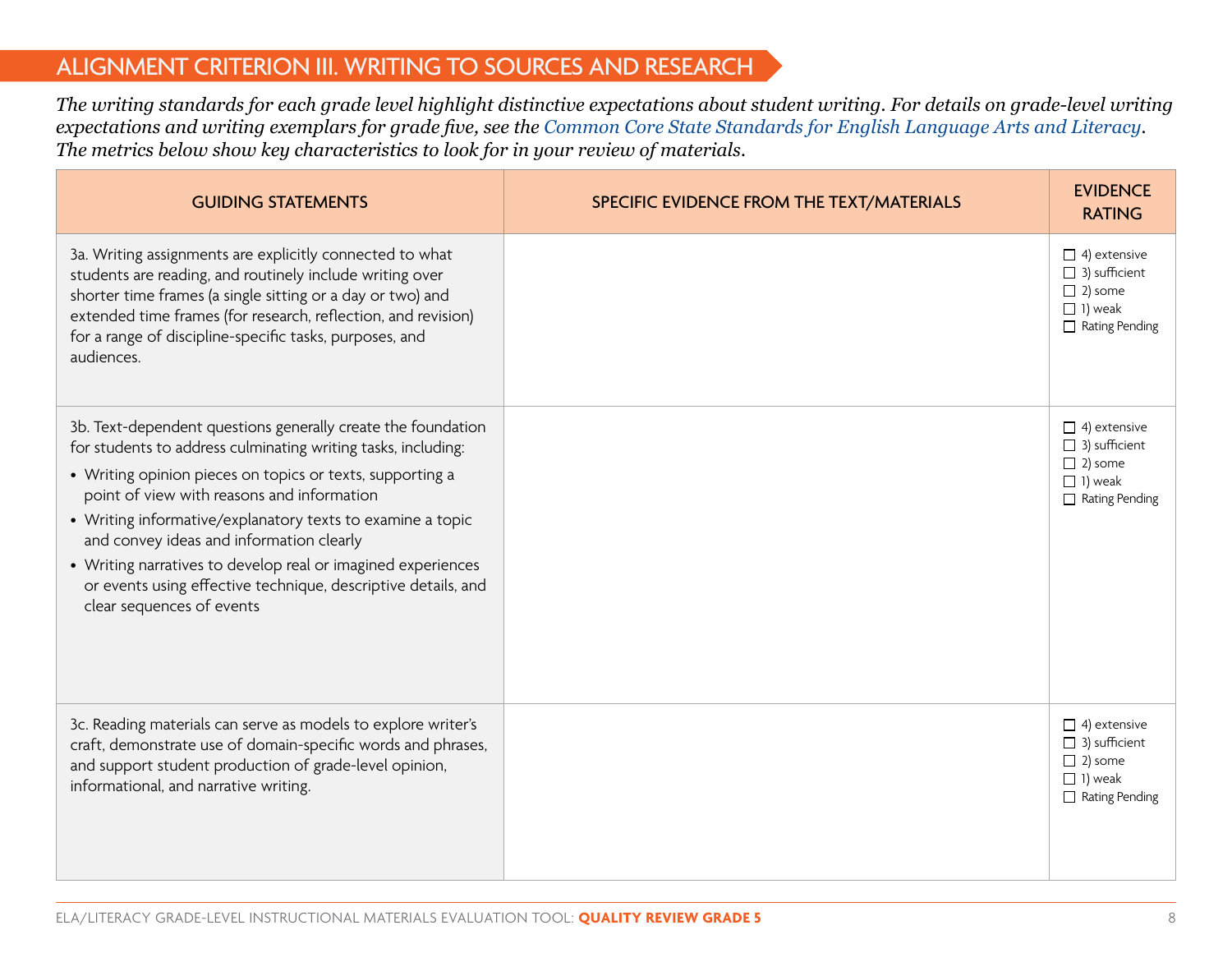| <b>GUIDING STATEMENTS</b>                                                                                                                                                                                                                                                                                                                                                                                                                                                                                                                                                                                                                                                          | SPECIFIC EVIDENCE FROM THE TEXT/MATERIALS | <b>EVIDENCE</b><br><b>RATING</b>                                                                         |
|------------------------------------------------------------------------------------------------------------------------------------------------------------------------------------------------------------------------------------------------------------------------------------------------------------------------------------------------------------------------------------------------------------------------------------------------------------------------------------------------------------------------------------------------------------------------------------------------------------------------------------------------------------------------------------|-------------------------------------------|----------------------------------------------------------------------------------------------------------|
| 3d. Materials include explicit support to teachers, either in the<br>teacher's edition or classroom materials, for writing instruction<br>linked to the grade five writing standards, including:<br>• Producing clear and coherent writing in which the<br>development and organization are appropriate to the task,<br>purpose, and audience<br>• Developing and strengthening writing by planning, revising,<br>editing, rewriting, or trying a new approach<br>• Using technology to produce and publish writing, as well<br>as to interact and collaborate with others, demonstrating<br>sufficient keyboarding skills<br>Materials should also guide the teaching of specific |                                           | $\Box$ 4) extensive<br>$\Box$ 3) sufficient<br>$\Box$ 2) some<br>$\Box$ 1) weak<br>$\Box$ Rating Pending |
| components of grade five writing standards 1-3 (See CCSS).                                                                                                                                                                                                                                                                                                                                                                                                                                                                                                                                                                                                                         |                                           |                                                                                                          |
| 3e. Materials provide opportunities and resources for<br>students to conduct short research projects that build<br>knowledge about a topic, including:<br>• Using several sources to investigate different aspects of a                                                                                                                                                                                                                                                                                                                                                                                                                                                            |                                           | $\Box$ 4) extensive<br>$\Box$ 3) sufficient<br>$\Box$ 2) some<br>$\Box$ 1) weak<br>$\Box$ Rating Pending |
| topic<br>• Recalling relevant information from experiences or<br>gathering information from print and digital sources<br>• Summarizing or paraphrasing information in notes and<br>finished work<br>• Providing a list of sources<br>• Drawing evidence from literary or informational texts to<br>support analysis, reflection, or research                                                                                                                                                                                                                                                                                                                                       |                                           |                                                                                                          |
| <b>OVERALL RATING:</b> $\Box$ 4) extensive evidence $\Box$ 3) sufficient evidence $\Box$ 2) some evidence                                                                                                                                                                                                                                                                                                                                                                                                                                                                                                                                                                          | $\Box$ 1) weak evidence                   |                                                                                                          |
| SUMMARY STATEMENT (Explain why the materials received this overall rating):                                                                                                                                                                                                                                                                                                                                                                                                                                                                                                                                                                                                        |                                           |                                                                                                          |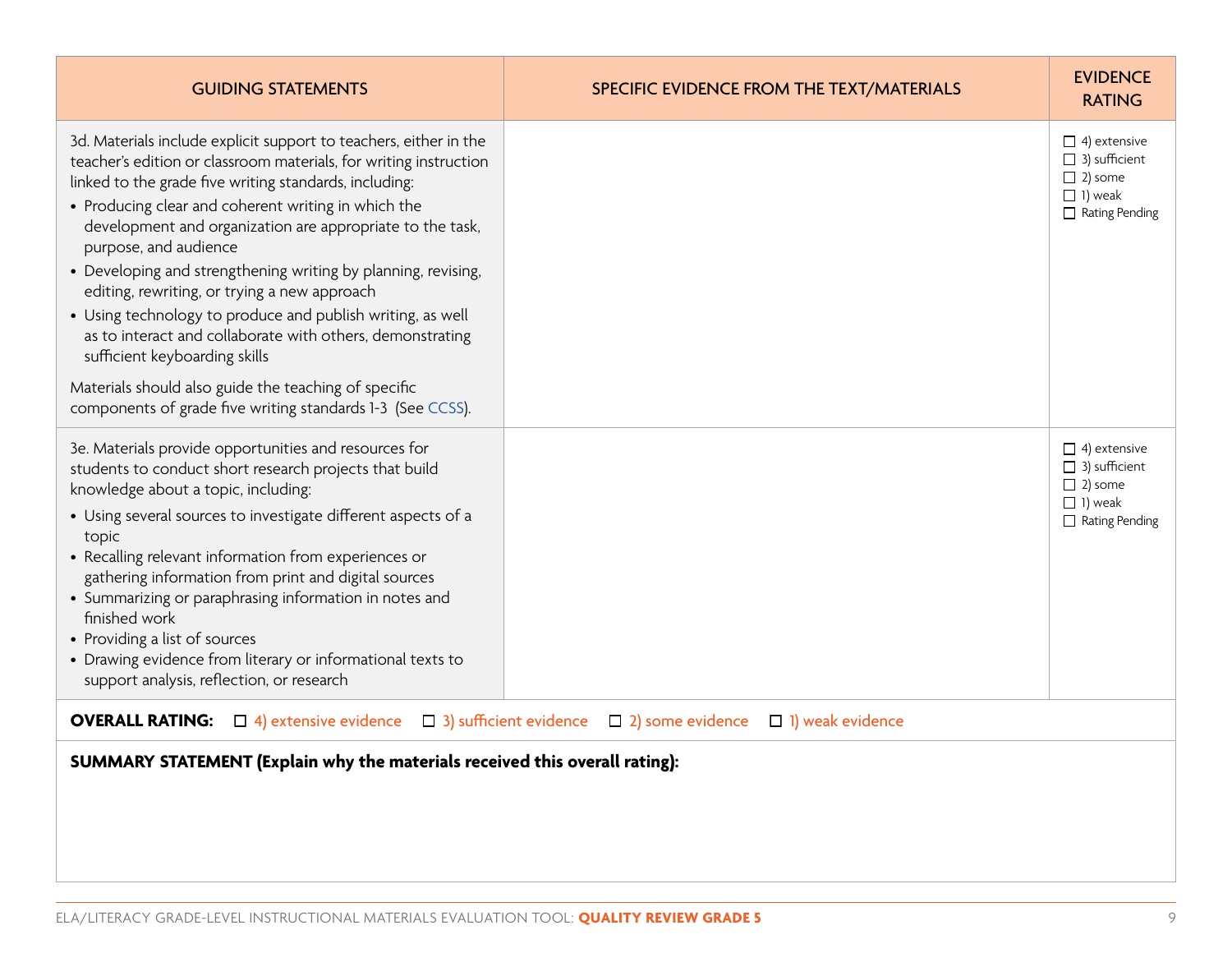#### ALIGNMENT CRITERION IV: FOUNDATIONAL SKILLS

*Materials provide guidance and support for explicit and systematic instruction and diagnostic support in grade-level phonics, vocabulary development, syntax, and reading fluency. Students must be able to recognize words fluently in order to focus on the major goal of reading, which is comprehension. Effective foundational skills instruction in grade five includes an explicit and systematic focus on phonics and practice in applying phonics for students who are struggling. Building word analysis skills and fluency must also be contextualized within the materials ([CCSS\)](http://www.corestandards.org/ELA-Literacy/).* 

| <b>GUIDING STATEMENTS</b>                                                                                                                                                                                                                                                                                                                                                                                                                               | SPECIFIC EVIDENCE FROM THE TEXT/MATERIALS | <b>EVIDENCE</b><br><b>RATING</b>                                                                         |
|---------------------------------------------------------------------------------------------------------------------------------------------------------------------------------------------------------------------------------------------------------------------------------------------------------------------------------------------------------------------------------------------------------------------------------------------------------|-------------------------------------------|----------------------------------------------------------------------------------------------------------|
| 4a. Materials provide teachers with guidance and support for<br>explicit and systematic instruction of the grade five Reading<br>Standards for Foundational Skills, including instruction in<br>phonics, word analysis, and reading with fluency to support<br>comprehension. (Refer to CCSS, Appendix A for the research<br>detailing the advancement of foundational skills in reading.)                                                              |                                           | $\Box$ 4) extensive<br>$\Box$ 3) sufficient<br>$\Box$ 2) some<br>$\Box$ 1) weak<br>$\Box$ Rating Pending |
| 4b. Materials include a variety of opportunities for students<br>to develop and apply word analysis and decoding skills,<br>including:<br>• Understanding grade-level vocabulary using an integrated<br>approach (including affixes, multi-syllable words, etc.)<br>• Understanding multisyllabic words in context and out of<br>context<br>• Self-correcting using word recognition skills and context<br>clues, rereading text purposefully as needed |                                           | $\Box$ 4) extensive<br>$\Box$ 3) sufficient<br>$\Box$ 2) some<br>$\Box$ 1) weak<br>$\Box$ Rating Pending |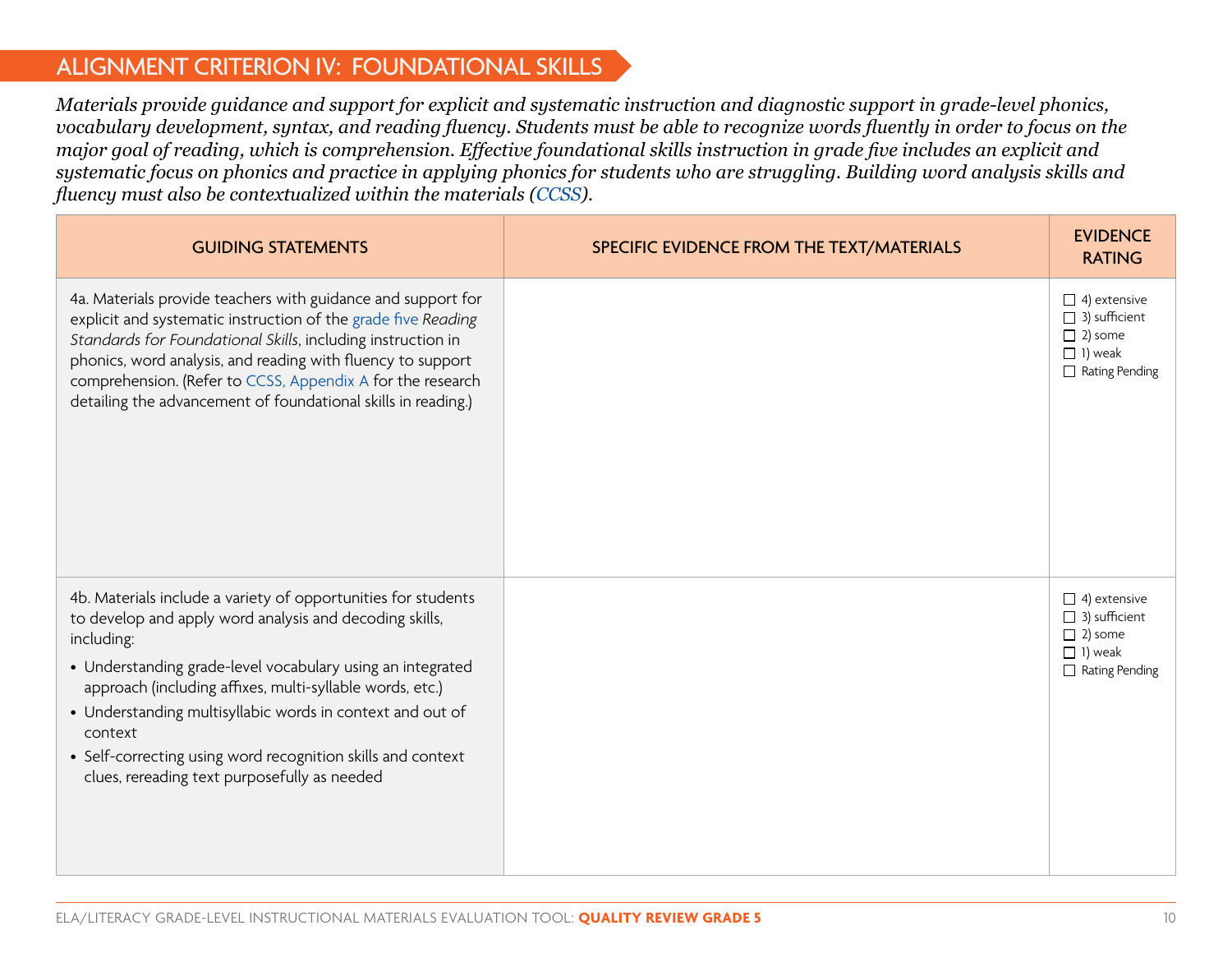| <b>GUIDING STATEMENTS</b>                                                                                                                                                                                                                                                                                      | SPECIFIC EVIDENCE FROM THE TEXT/MATERIALS                                     | <b>EVIDENCE</b><br><b>RATING</b>                                                                         |
|----------------------------------------------------------------------------------------------------------------------------------------------------------------------------------------------------------------------------------------------------------------------------------------------------------------|-------------------------------------------------------------------------------|----------------------------------------------------------------------------------------------------------|
| 4c. Materials provide regular practice in reading grade-level<br>prose and poetry with accuracy, at an appropriate rate, and<br>with appropriate expression.                                                                                                                                                   |                                                                               | $\Box$ 4) extensive<br>$\Box$ 3) sufficient<br>$\Box$ 2) some<br>$\Box$ 1) weak<br>$\Box$ Rating Pending |
| 4d. Materials guide students in reading grade-level texts with<br>purpose and understanding, making frequent connections<br>between the acquisition of foundational skills and access to<br>the meaning of texts (including a set of text-dependent or<br>text-specific questions to check for understanding). |                                                                               | $\Box$ 4) extensive<br>$\Box$ 3) sufficient<br>$\Box$ 2) some<br>$\Box$ 1) weak<br>$\Box$ Rating Pending |
| <b>OVERALL RATING:</b> $\Box$ 4) extensive evidence                                                                                                                                                                                                                                                            | $\Box$ 3) sufficient evidence $\Box$ 2) some evidence $\Box$ 1) weak evidence |                                                                                                          |
| SUMMARY STATEMENT (Explain why the materials received this overall rating):                                                                                                                                                                                                                                    |                                                                               |                                                                                                          |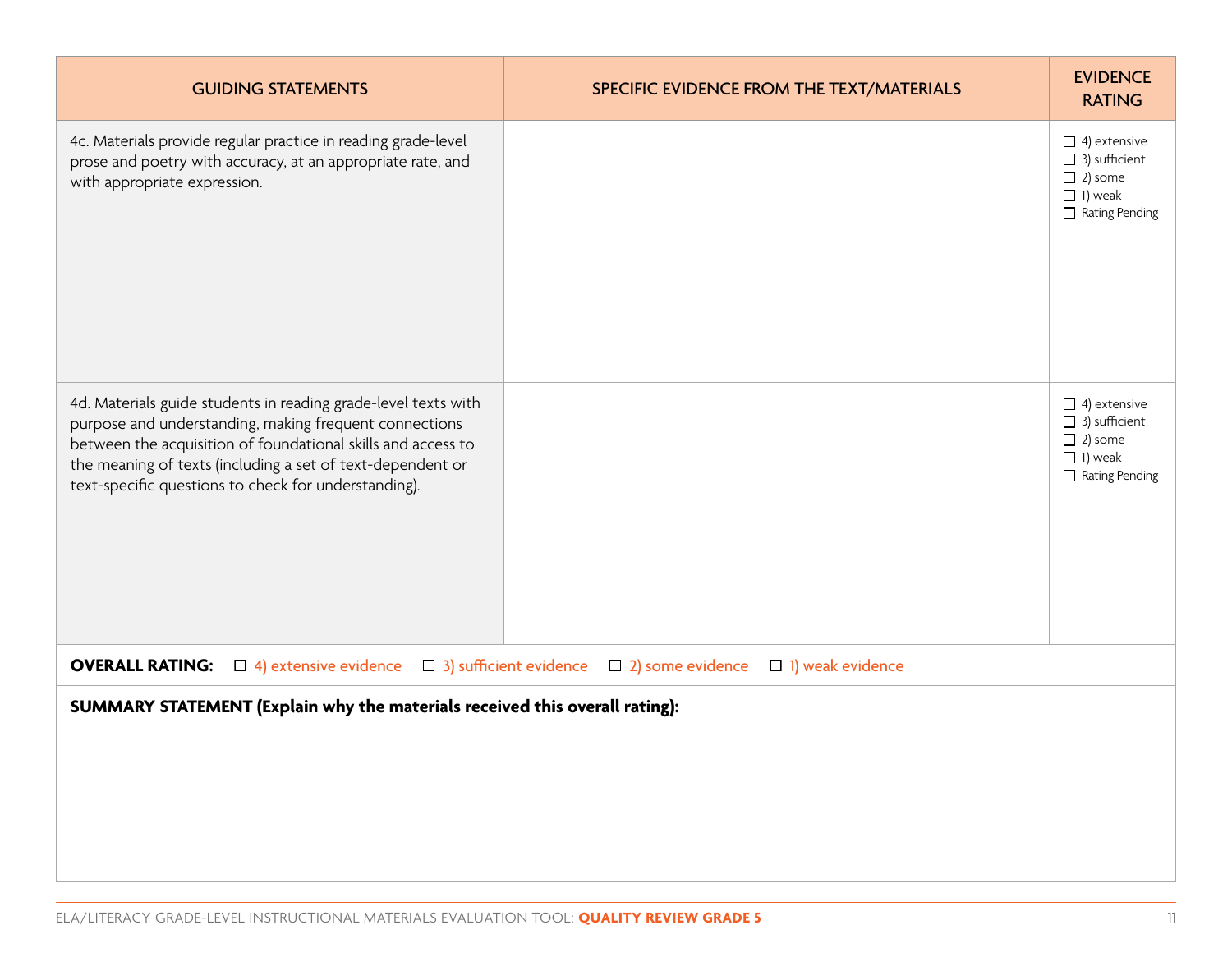### ALIGNMENT CRITERION V: LANGUAGE

*The Common Core State Standards for language focus on ensuring that students gain adequate mastery of a range of language skills and applications. Students are expected to meet each year's grade-specific standards and retain or further develop skills, knowledge, and vocabulary gained in preceding grades [\(CCSS](http://www.corestandards.org/ELA-Literacy/)).*

| <b>GUIDING STATEMENTS</b>                                                                                                                                                                                                                                                                                                                                                                                                                                                                                                                                                                                                                                                                                                                                                                                                                                                     | SPECIFIC EVIDENCE FROM THE TEXT/MATERIALS | <b>EVIDENCE</b><br><b>RATING</b>                                                                         |
|-------------------------------------------------------------------------------------------------------------------------------------------------------------------------------------------------------------------------------------------------------------------------------------------------------------------------------------------------------------------------------------------------------------------------------------------------------------------------------------------------------------------------------------------------------------------------------------------------------------------------------------------------------------------------------------------------------------------------------------------------------------------------------------------------------------------------------------------------------------------------------|-------------------------------------------|----------------------------------------------------------------------------------------------------------|
| <b>Conventions of Standard English</b><br>5a. There is evidence that grade-level grammar and conventions<br>are addressed using an integrated and contextualized approach<br>in daily instruction. Materials and tasks in grade five are<br>designed to help build student understanding and use of:<br>• Conjunctions (including correlative conjunctions),<br>prepositions, and interjections, including knowing and<br>explaining their function in a sentence<br>• Correct verb tense, including perfect tenses, to convey<br>various times, sequences, states, and conditions<br>• Correct spelling of grade-level words<br>• Commas to separate items in a series, separate an<br>introductory phrase from the rest of a sentence, to indicate<br>direct address, or to set off tag words or questions<br>• Underlining, quotation marks, or italics to indicate titles |                                           | $\Box$ 4) extensive<br>$\Box$ 3) sufficient<br>$\Box$ 2) some<br>$\Box$ 1) weak<br>$\Box$ Rating Pending |
| <b>Knowledge of Language</b><br>5b. The materials support instruction on:<br>• Expanding, combining, and reducing sentences<br>• Comparing and contrasting the varieties of English dialects<br>and registers used in stories, dramas, or poems                                                                                                                                                                                                                                                                                                                                                                                                                                                                                                                                                                                                                               |                                           | $\Box$ 4) extensive<br>$\Box$ 3) sufficient<br>$\Box$ 2) some<br>$\Box$ 1) weak<br>$\Box$ Rating Pending |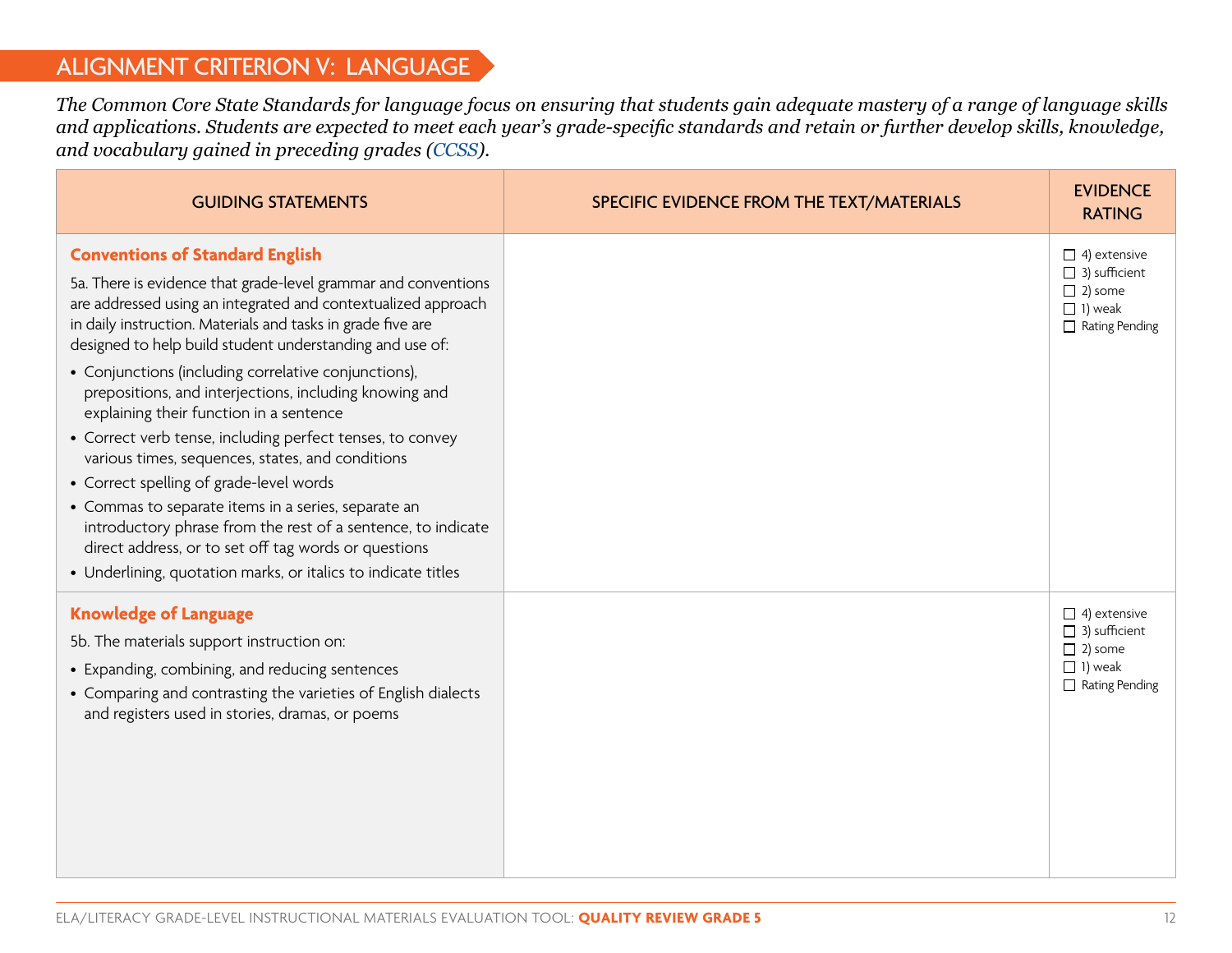| <b>GUIDING STATEMENTS</b>                                                                                                                                                                                                                                                                                                                                                                       | SPECIFIC EVIDENCE FROM THE TEXT/MATERIALS                                        | <b>EVIDENCE</b><br><b>RATING</b>                                                                         |
|-------------------------------------------------------------------------------------------------------------------------------------------------------------------------------------------------------------------------------------------------------------------------------------------------------------------------------------------------------------------------------------------------|----------------------------------------------------------------------------------|----------------------------------------------------------------------------------------------------------|
| <b>Vocabulary Acquisition and Use</b><br>5c. The materials provide context, support, and strategies for<br>teaching vocabulary acquisition skills, including:<br>• Using context clues to unlock the meaning of words<br>• Using Greek or Latin affixes and roots as clues to the<br>meaning of words<br>• Consulting reference materials to determine pronunciation<br>or the meaning of words |                                                                                  | $\Box$ 4) extensive<br>$\Box$ 3) sufficient<br>$\Box$ 2) some<br>$\Box$ 1) weak<br>$\Box$ Rating Pending |
| 5d. The materials provide embedded opportunities for<br>students to encounter and develop an understanding of<br>figurative language, word relationships, and nuances in word<br>meanings.                                                                                                                                                                                                      |                                                                                  | $\Box$ 4) extensive<br>$\Box$ 3) sufficient<br>$\Box$ 2) some<br>$\Box$ 1) weak<br>$\Box$ Rating Pending |
| <b>OVERALL RATING:</b> $\Box$ 4) extensive evidence                                                                                                                                                                                                                                                                                                                                             | $\Box$ 3) sufficient evidence $\Box$ 2) some evidence<br>$\Box$ 1) weak evidence |                                                                                                          |
| SUMMARY STATEMENT (Explain why the materials received this overall rating):                                                                                                                                                                                                                                                                                                                     |                                                                                  |                                                                                                          |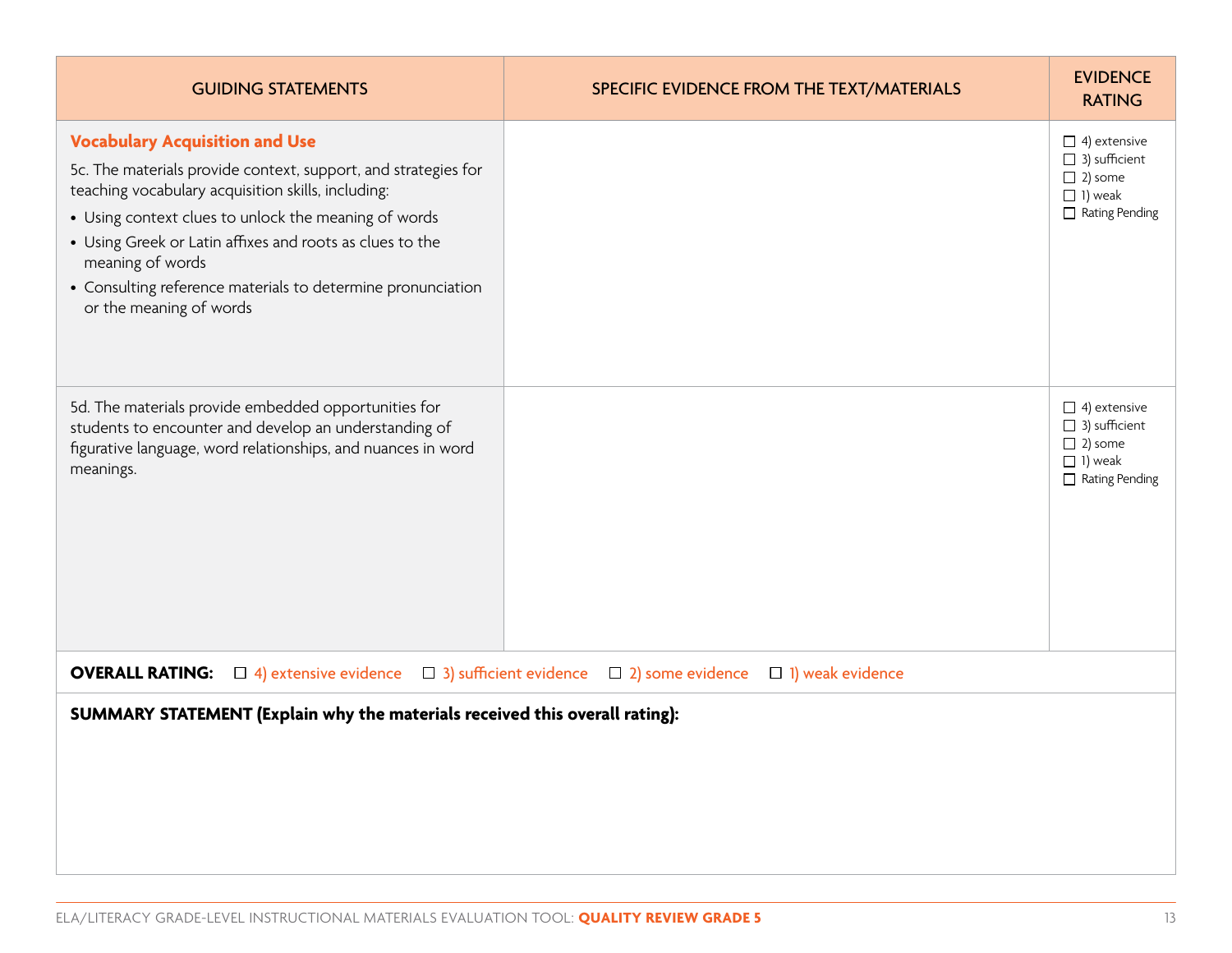#### ALIGNMENT CRITERION VI: SPEAKING AND LISTENING

*To be CCSS-aligned, speaking and listening must be integrated into lessons, items, and tasks. These must reflect a progression of communication skills required for eventual college- and career-readiness, as outlined in the standards (see [IMET](http://achievethecore.org/page/783/instructional-materials-evaluation-tool-imet)). If grade five students are able to listen to others, discuss what they are learning, and voice their own confusion or misunderstandings, their learning becomes deeper and more meaningful. They are exposed, at this level, to points of view that may differ from their own, and they learn how to agree and disagree, express their own thoughts, and ask questions when they don't understand or need more clarification ([CCSS\)](http://www.corestandards.org/ELA-Literacy/).*

| <b>GUIDING STATEMENTS</b>                                                                                                                                                                                                                                                                                                                                                                                                                                                                                                                                                                       | SPECIFIC EVIDENCE FROM THE TEXT/MATERIALS | <b>EVIDENCE</b><br><b>RATING</b>                                                                  |
|-------------------------------------------------------------------------------------------------------------------------------------------------------------------------------------------------------------------------------------------------------------------------------------------------------------------------------------------------------------------------------------------------------------------------------------------------------------------------------------------------------------------------------------------------------------------------------------------------|-------------------------------------------|---------------------------------------------------------------------------------------------------|
| 6a. Comprehension and Collaboration. Materials provide a<br>language framework for student participation in academic<br>conversations, including the ability to:<br>• Come to a discussion prepared<br>• Follow agreed upon rules/roles<br>• Pose and respond to specific questions to clarify or follow<br>up on information<br>• Review key ideas and explain their own ideas<br>• Differentiate between contexts for formal English and<br>situations where informal discourse is appropriate<br>• Use accurate, grade-appropriate general academic and<br>domain-specific words and phrases |                                           | $\Box$ 4) extensive<br>$\Box$ 3) sufficient<br>$\Box$ 2) some<br>$\Box$ 1) weak<br>Rating Pending |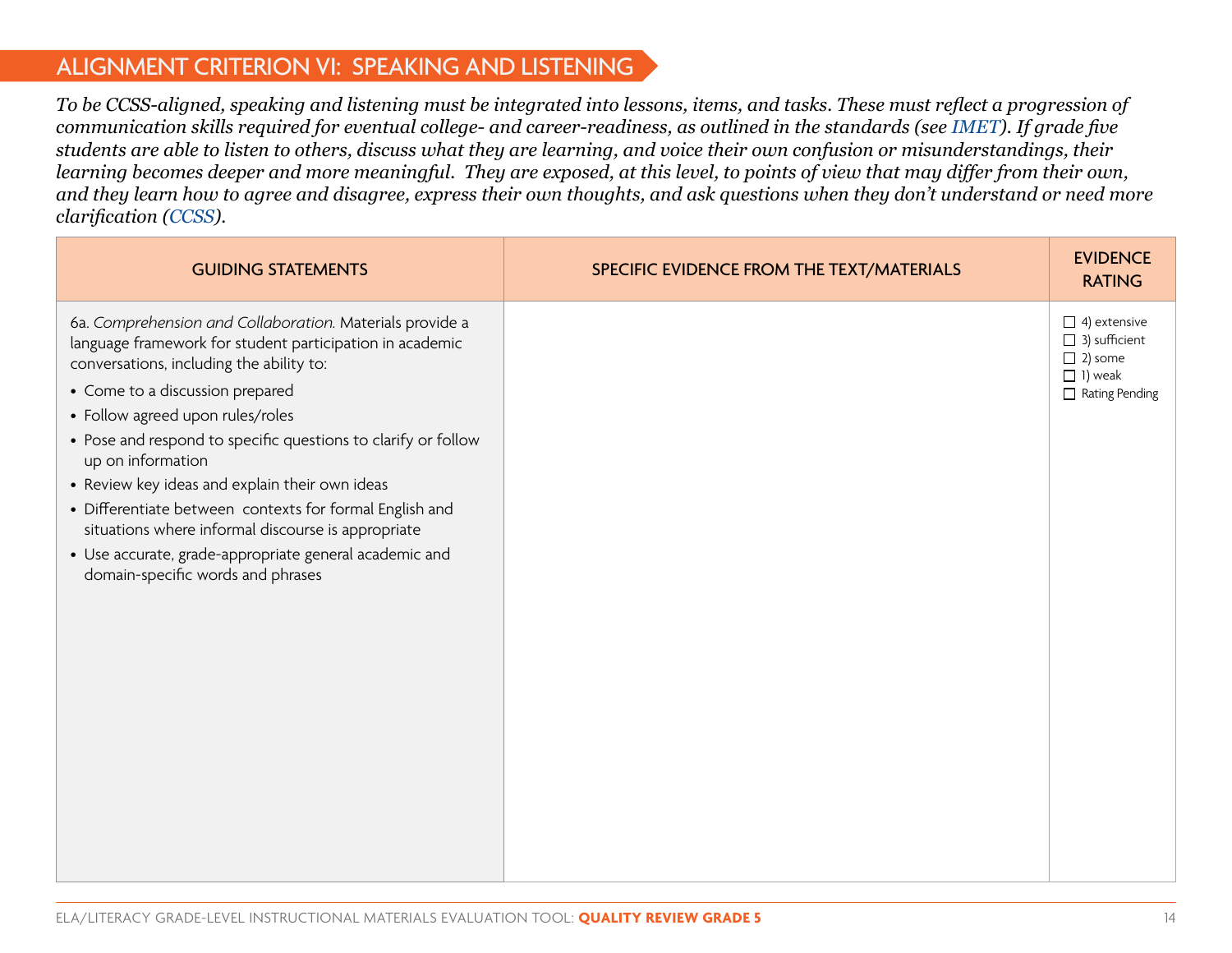| <b>GUIDING STATEMENTS</b>                                                                                                                                                                                                                                                                                                                                                                                                                                                                                                                                    | SPECIFIC EVIDENCE FROM THE TEXT/MATERIALS | <b>EVIDENCE</b><br><b>RATING</b>                                                                         |
|--------------------------------------------------------------------------------------------------------------------------------------------------------------------------------------------------------------------------------------------------------------------------------------------------------------------------------------------------------------------------------------------------------------------------------------------------------------------------------------------------------------------------------------------------------------|-------------------------------------------|----------------------------------------------------------------------------------------------------------|
| 6b. Presentation of Knowledge and Ideas. Materials provide<br>a language framework for student planning of effective<br>presentations, focusing on:<br>• How to report on a topic or text using evidence to present<br>findings from research<br>• How to present an opinion<br>• How to sequence ideas logically<br>• How to use appropriate facts and relevant details to<br>support ideas<br>• How to use descriptive details to support main ideas or<br>themes<br>• How to use multimedia components<br>• How to adapt speech to a variety of audiences |                                           | $\Box$ 4) extensive<br>$\Box$ 3) sufficient<br>$\Box$ 2) some<br>$\Box$ 1) weak<br>$\Box$ Rating Pending |
| $\Box$ 4) extensive evidence $\Box$ 3) sufficient evidence $\Box$ 2) some evidence<br>$\Box$ 1) weak evidence<br><b>OVERALL RATING:</b>                                                                                                                                                                                                                                                                                                                                                                                                                      |                                           |                                                                                                          |
| SUMMARY STATEMENT (Explain why the materials received this overall rating):                                                                                                                                                                                                                                                                                                                                                                                                                                                                                  |                                           |                                                                                                          |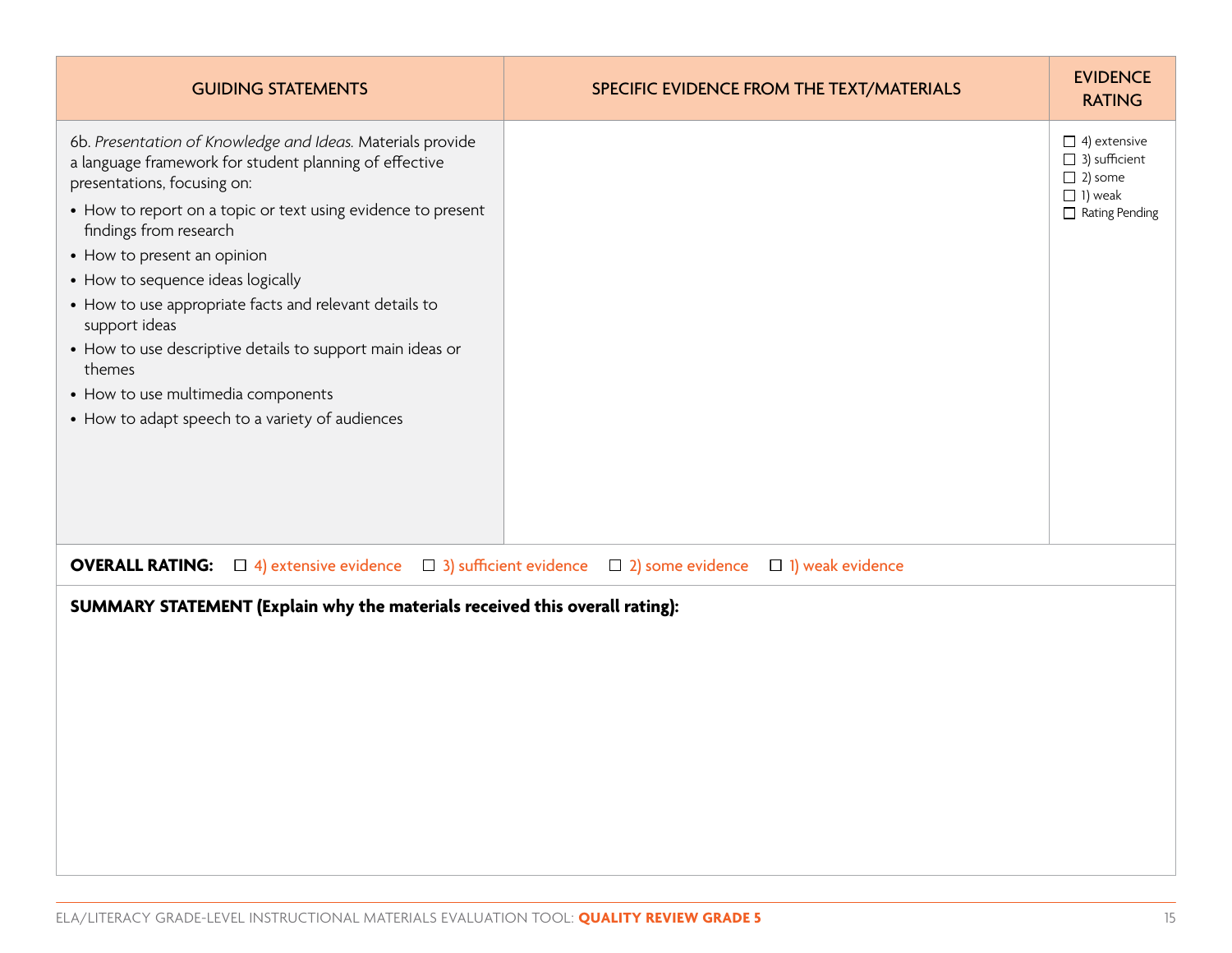#### ALIGNMENT CRITERION VII: SCAFFOLDING AND SUPPORTS

*While scaffolds are not a part of the standards themselves, it is important to support teachers in meeting the needs of the range of students in their classrooms.1 In order to meet the reading, speaking, and writing needs of all grade five students, the materials must include supports for students to comprehend text at the high end of the grades three through five text complexity band. Supports and scaffolds should draw students back to the text and provide strategies for vocabulary acquisition. All scaffolding and support requires ongoing formal and informal assessments. These assessments should provide multiple opportunities for students to demonstrate their proficiency and inform instruction.*

*As stated in the IMET, it is important to note that scaffolding is not just intended for struggling students, but also for students who are ready for above grade-level work. As text complexity increases and tasks get increasingly challenging, the need for appropriate scaffolds for above grade-level access is equally important ([CCSS](http://www.corestandards.org/ELA-Literacy/)).* 

| <b>GUIDING STATEMENTS</b>                                                                                                                                                                                                                                                                                                                    | SPECIFIC EVIDENCE FROM THE TEXT/MATERIALS | <b>EVIDENCE</b><br><b>RATING</b>                                                                         |
|----------------------------------------------------------------------------------------------------------------------------------------------------------------------------------------------------------------------------------------------------------------------------------------------------------------------------------------------|-------------------------------------------|----------------------------------------------------------------------------------------------------------|
| 7a. The texts promote differentiated instruction and<br>instructional conversations about text to support student<br>learning of:<br>• Academic language<br>• Linguistic frames for student talk and writing<br>• Repeated grammatical structures and language                                                                               |                                           | $\Box$ 4) extensive<br>$\Box$ 3) sufficient<br>$\Box$ 2) some<br>$\Box$ 1) weak<br>$\Box$ Rating Pending |
| 7b. The materials include student supports such as:<br>• Multiple digital and media versions of texts<br>• Illustrations<br>• Graphs and charts<br>• Maps and photographs<br>• Visual cues/notes that draw attention to words in the text<br>that signal sequence or offer clues to meaning (i.e., where,<br>when, and how key events occur) |                                           | $\Box$ 4) extensive<br>$\Box$ 3) sufficient<br>$\Box$ 2) some<br>$\Box$ 1) weak<br>$\Box$ Rating Pending |

1 For additional considerations for ELLs, see [A Framework for Raising Expectations and Instructional Rigor for English Language Learners](http://www.cgcs.org/cms/lib/DC00001581/Centricity/Domain/4/Framework%20for%20Raising%20Expectations.pdf)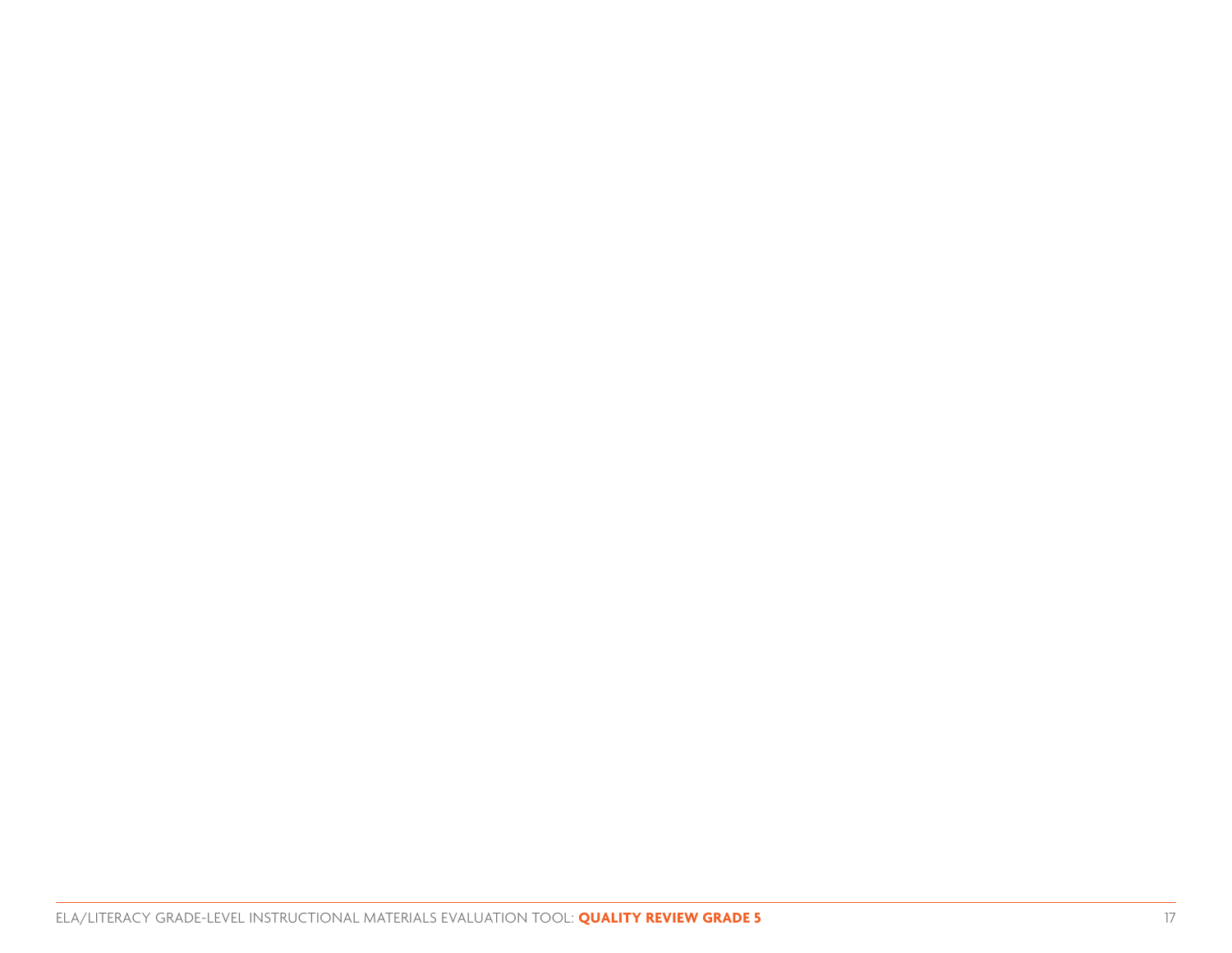| <b>GUIDING STATEMENTS</b>                                                                                                                                                                                                                                                                                                                                                                                                                                                                                                                                                                                                                                                                                        | SPECIFIC EVIDENCE FROM THE TEXT/MATERIALS                                        | <b>EVIDENCE</b><br><b>RATING</b>                                                                  |
|------------------------------------------------------------------------------------------------------------------------------------------------------------------------------------------------------------------------------------------------------------------------------------------------------------------------------------------------------------------------------------------------------------------------------------------------------------------------------------------------------------------------------------------------------------------------------------------------------------------------------------------------------------------------------------------------------------------|----------------------------------------------------------------------------------|---------------------------------------------------------------------------------------------------|
| 7e. The materials include assessments along with:<br>• Suggestions for next steps to address a spectrum of<br>performance levels and needs based on assessment results<br>• Opportunities for students to demonstrate their expertise<br>through the use of performance tasks<br>• Pieces of challenging and complete text that can be used<br>to assess student understanding and next instructional<br>steps<br>• Reading selections and questions that progress in a logical<br>sequence for gradual release <sup>2</sup><br>• Enrichment tasks for students who are on target for<br>meeting grade-level expectations<br>• Steps to take when evidence suggests that students are<br>starting to fall behind |                                                                                  | $\Box$ 4) extensive<br>$\Box$ 3) sufficient<br>$\Box$ 2) some<br>$\Box$ 1) weak<br>Rating Pending |
| <b>OVERALL RATING:</b> $\Box$ 4) extensive evidence<br>SUMMARY STATEMENT (Explain why the materials received this overall rating):                                                                                                                                                                                                                                                                                                                                                                                                                                                                                                                                                                               | $\Box$ 3) sufficient evidence $\Box$ 2) some evidence<br>$\Box$ 1) weak evidence |                                                                                                   |

2 Gradual release: scaffolding of instruction so that students develop the ability to read and complete tasks and assignments independently and proficiently.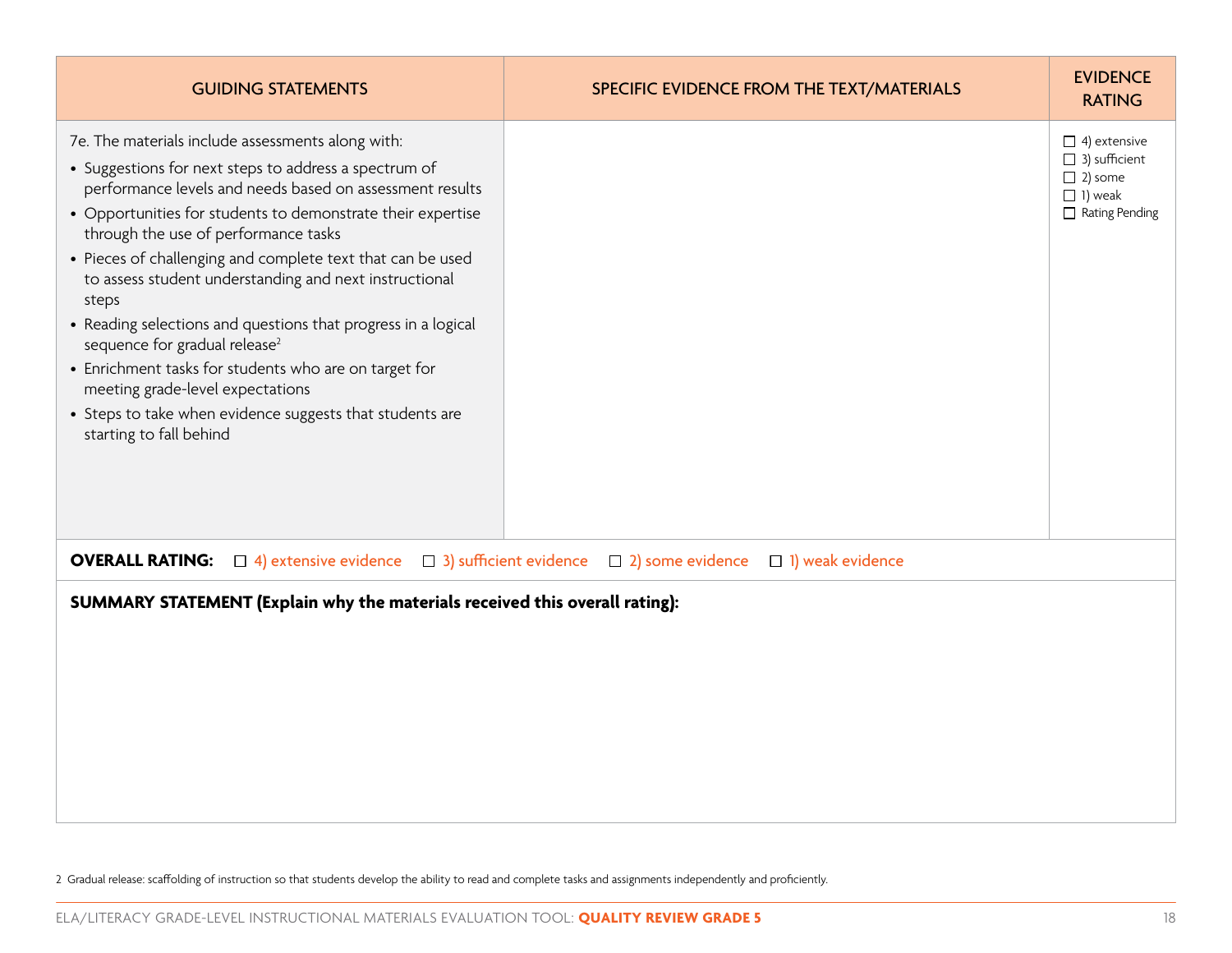### DECISION RECORDING SHEET

Completed by:\_\_\_\_\_\_\_\_\_\_\_\_\_\_\_\_\_\_\_\_\_\_\_\_\_\_\_\_\_\_\_\_\_\_\_\_\_\_\_\_\_\_\_\_\_\_\_\_\_\_\_\_\_\_\_\_\_\_\_\_\_\_ Date: \_\_\_\_\_\_\_\_\_\_\_\_\_\_\_\_\_\_\_\_\_\_\_\_\_\_\_\_\_\_\_\_\_\_\_\_

*Based on the substantial evidence collected and the analysis you have done as you reviewed these materials, complete the following form. Please add comments about what influenced your decision in each of the areas listed below.*

| <b>RUBRIC SECTION</b>                                                                           | <b>QUALITATIVE SUMMARY OF EVIDENCE</b> | <b>RATING</b>                                                                   |
|-------------------------------------------------------------------------------------------------|----------------------------------------|---------------------------------------------------------------------------------|
| Non-Negotiable 1:<br><b>Text Complexity</b>                                                     |                                        | $\Box$ 4) extensive<br>$\Box$ 3) sufficient<br>$\Box$ 2) some<br>$\Box$ 1) weak |
| Non-Negotiable 2:<br><b>Questions and Tasks</b>                                                 |                                        | $\Box$ meets<br>$\Box$ does not meet                                            |
| <b>Alignment Criterion I:</b><br><b>Range and Quality of Texts</b>                              |                                        | $\Box$ 4) extensive<br>$\Box$ 3) sufficient<br>$\Box$ 2) some<br>$\Box$ 1) weak |
| <b>Alignment Criterion II:</b><br><b>Questions and Tasks Support</b><br><b>Student Learning</b> |                                        | $\Box$ 4) extensive<br>$\Box$ 3) sufficient<br>$\Box$ 2) some<br>$\Box$ 1) weak |
| <b>Alignment Criterion III:</b><br>Writing to Sources and Research                              |                                        | $\Box$ 4) extensive<br>$\Box$ 3) sufficient<br>$\Box$ 2) some<br>$\Box$ 1) weak |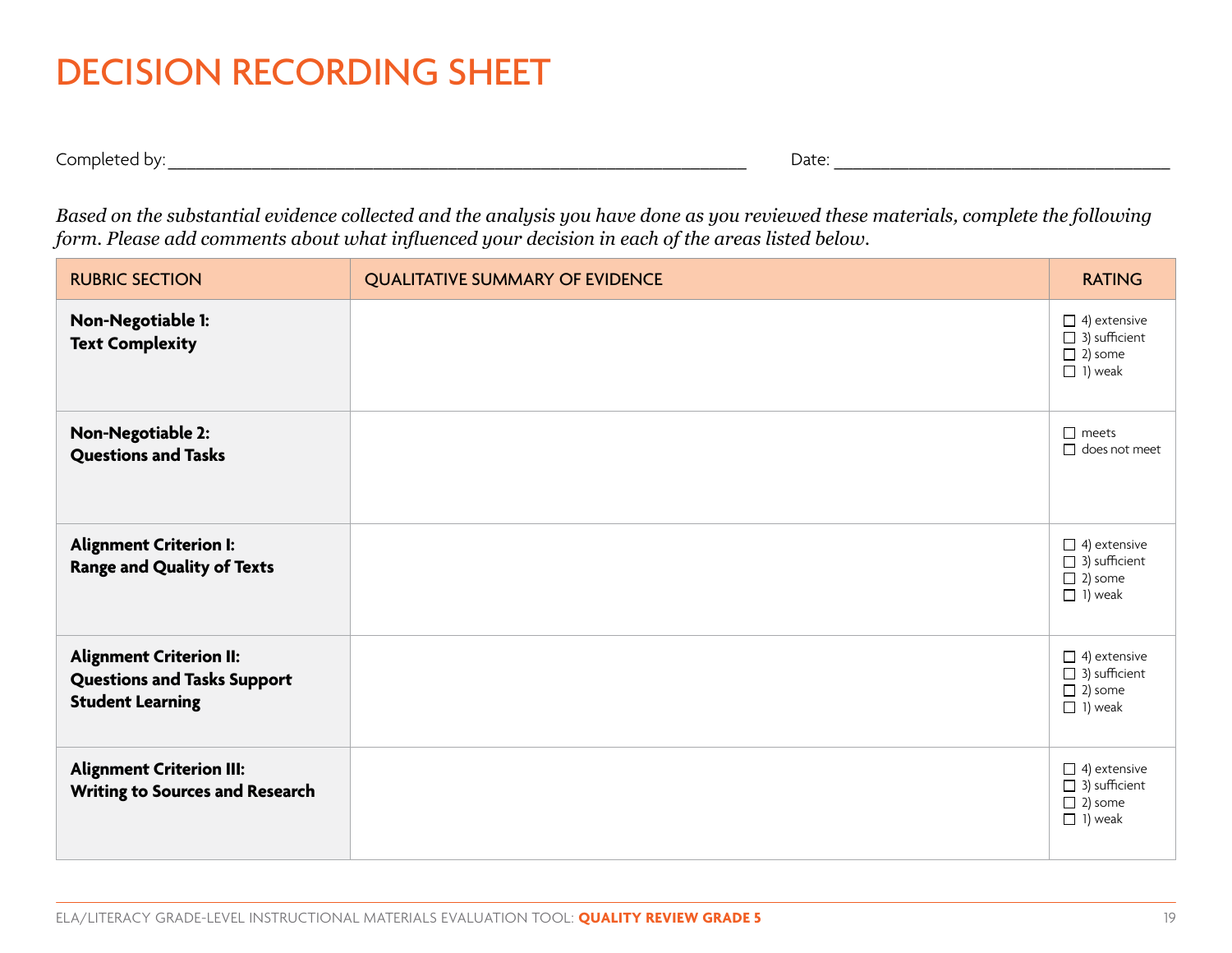| <b>RUBRIC SECTION</b>                                                                                                        | <b>QUALITATIVE SUMMARY OF EVIDENCE</b> | <b>RATING</b>                                                                   |
|------------------------------------------------------------------------------------------------------------------------------|----------------------------------------|---------------------------------------------------------------------------------|
| <b>Alignment Criterion IV:</b><br><b>Foundational Skills</b>                                                                 |                                        | $\Box$ 4) extensive<br>$\Box$ 3) sufficient<br>$\Box$ 2) some<br>$\Box$ 1) weak |
| <b>Alignment Criterion V:</b><br><b>Language</b>                                                                             |                                        | $\Box$ 4) extensive<br>$\Box$ 3) sufficient<br>$\Box$ 2) some<br>$\Box$ 1) weak |
| <b>Alignment Criterion VI:</b><br><b>Speaking and Listening</b>                                                              |                                        | $\Box$ 4) extensive<br>$\Box$ 3) sufficient<br>$\Box$ 2) some<br>$\Box$ 1) weak |
| <b>Alignment Criterion VII:</b><br><b>Scaffolding and Supports</b>                                                           |                                        | $\Box$ 4) extensive<br>$\Box$ 3) sufficient<br>$\Box$ 2) some<br>$\Box$ 1) weak |
| <b>OVERALL RATING:</b> $\Box$ 4) extensive evidence<br>3) sufficient evidence<br>$\Box$ 2) some evidence<br>1) weak evidence |                                        |                                                                                 |
| <b>GENERAL COMMENTS:</b>                                                                                                     |                                        |                                                                                 |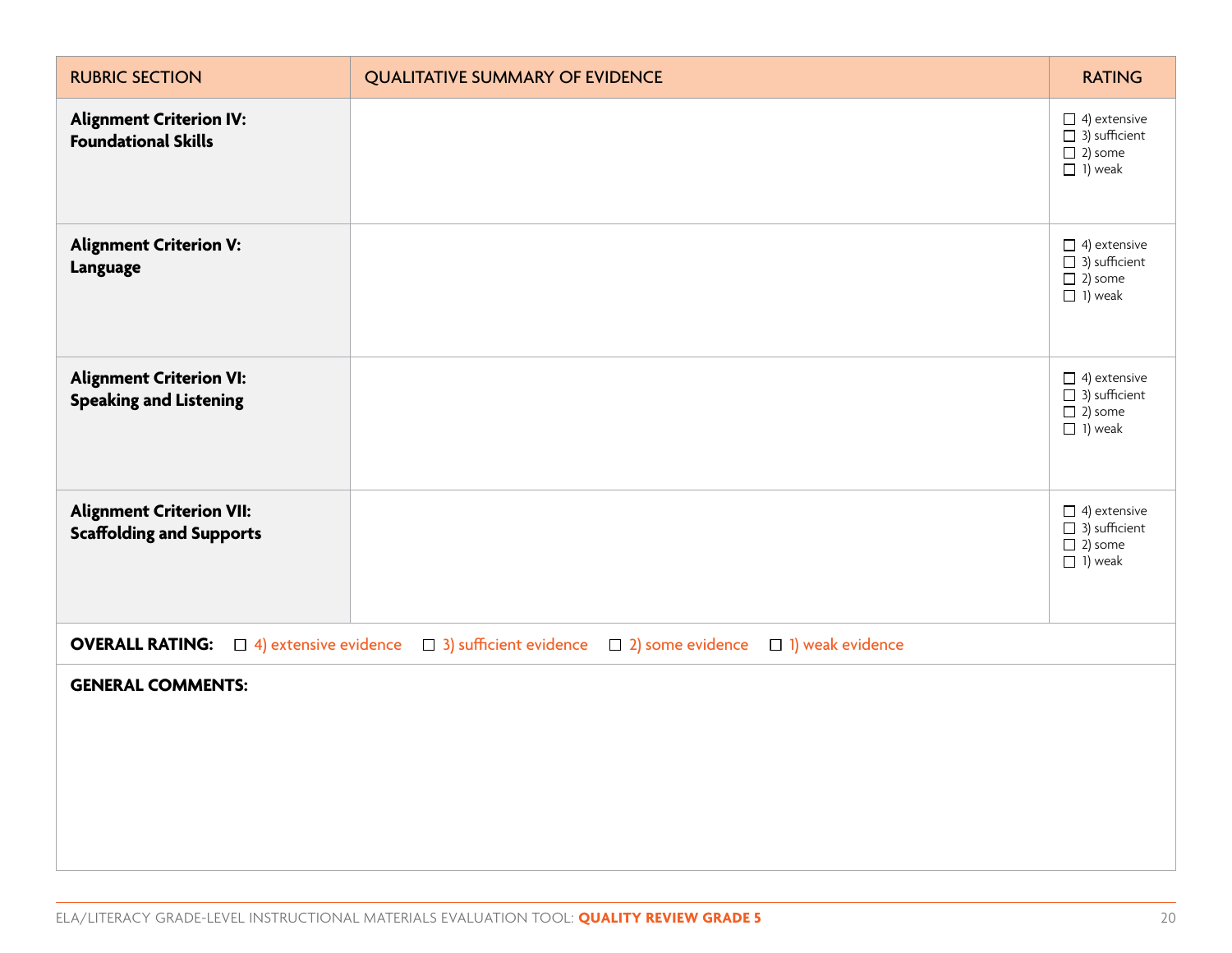### ADOPTION COMMITTEE RECOMMENDATION FORM

*Based on the substantial evidence collected, please rank all the grade five materials you reviewed in the order in which you would recommend them for adoption. The program or materials with your highest recommendation should be listed as number one below. Please provide any comments you deem pertinent. Include answers to the following questions based on the evidence cited in your materials review:*

- **What are the top three strengths of this text?**
- **What areas need improvement?**
- **What additional supports would be needed to implement the textbook series or digital materials?**

| RECOMMENDED           |  |                  |
|-----------------------|--|------------------|
| PROGRAM NAME/EDITION: |  | <b>COMMENTS:</b> |
| -1                    |  |                  |
|                       |  |                  |
|                       |  |                  |
|                       |  |                  |
| $\overline{2}$        |  |                  |
|                       |  |                  |
|                       |  |                  |
|                       |  |                  |
| $\mathbf{3}$          |  |                  |
|                       |  |                  |
|                       |  |                  |
|                       |  |                  |

#### *continued >*